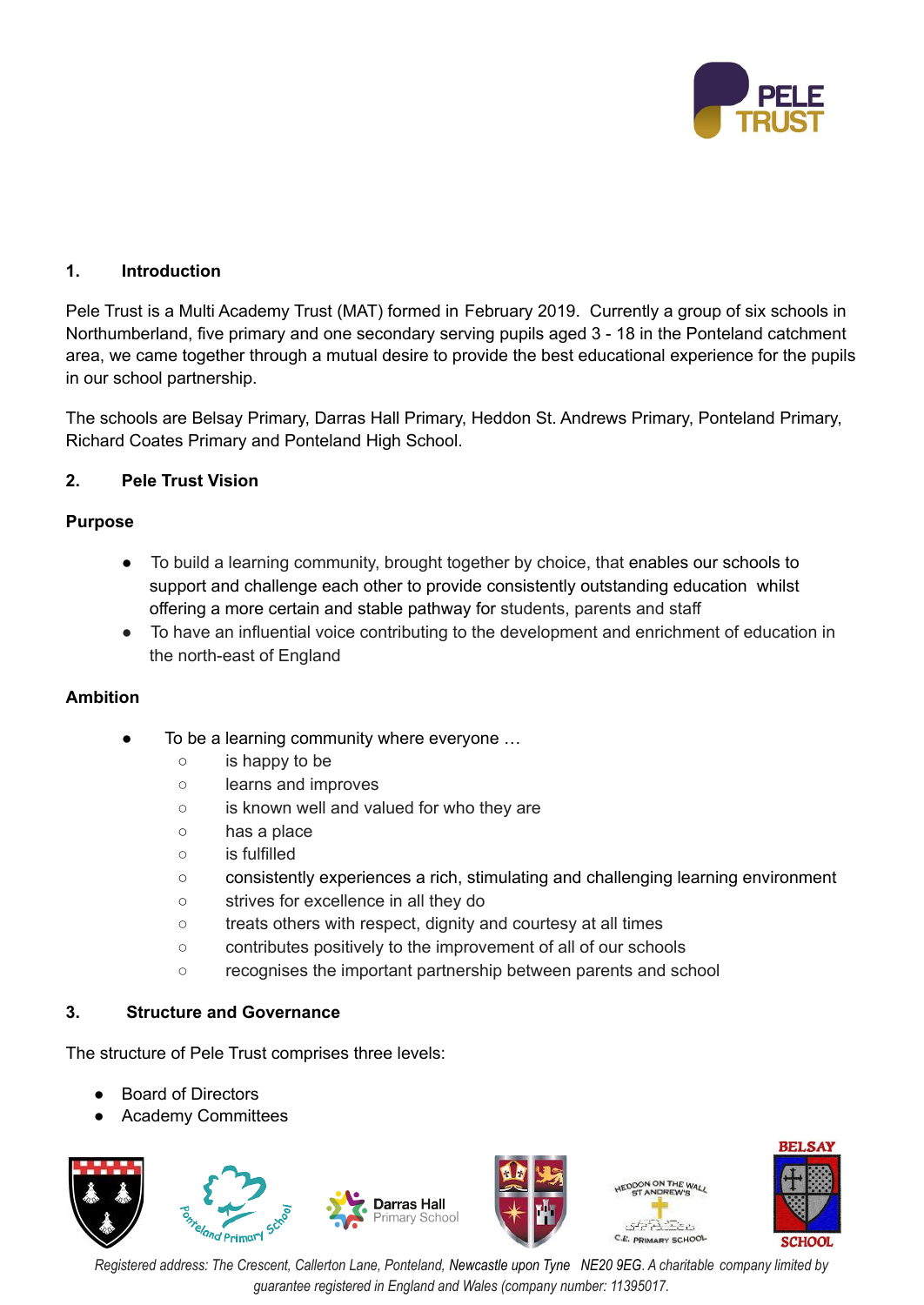

**Executive Leadership Team.** 

The aim of the management structure is to devolve responsibility and encourage involvement in decision making at all levels.

# **Directors**

The Directors are responsible for setting general policy, adopting an annual development plan, setting the annual budget, trust wide budget monitoring and making major decisions about the direction of the MAT, capital expenditure and senior staff appointments.

# **Academy Committees**

The management of individual school's is delegated by the Directors to the Academy Committee (AC) whose role is to:

- Maintain an overview and keep the Directors properly informed of the conduct and progress of the Academy
- Act as a critical friend to the Headteacher and staff of the Academy
- Be accountable to the Directors, parents and the wider community for the AC's actions and the Academy's overall performance

## **Executive Leadership Team**

Comprising the Chief Executive Officer, Chief Operating Officer and all Headteachers,the Executive Leadership Team (ELT) operates at an executive level implementing the policies defined by the Directors and managing operational school business.

Each school has its own senior and middle leadership teams which may include Deputy Headteachers, Assistant Headteachers, Heads of Department/Faculty, Phase Leaders and Pastoral Leaders. These managers support Headteachers in the day to day operation of the academies, in particular organising the teaching staff, facilities and students.

## **Central Services**

The Central Services team provides financial, administrative and business management support to all schools in the Trust.



Registered address: The Crescent, Callerton Lane, Ponteland, Newcastle upon Tyne NE20 9EG. A charitable company limited by *guarantee registered in England and Wales (company number: 11395017.*